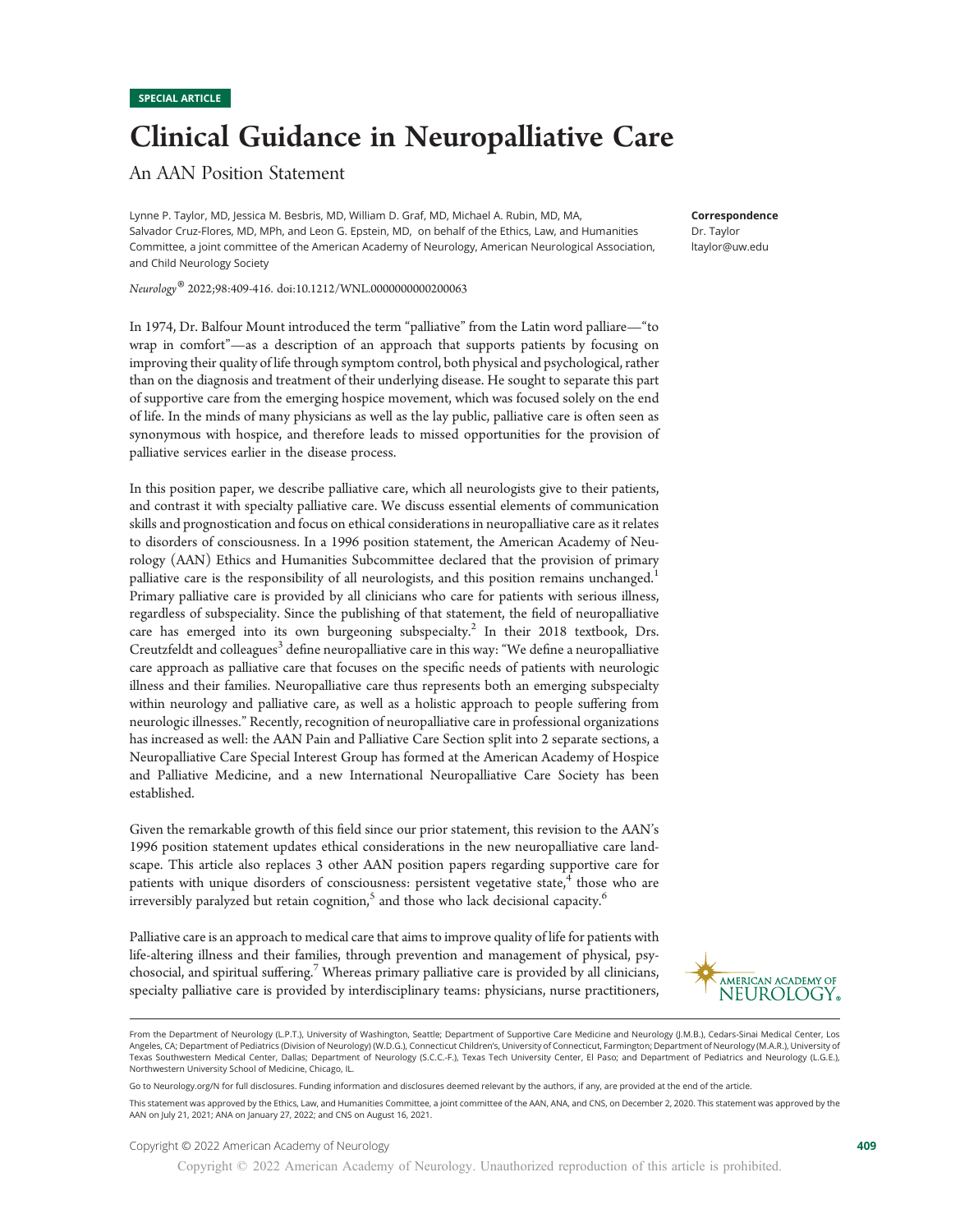# **Glossary**

AAN = American Academy of Neurology; ALS = amyotrophic lateral sclerosis; LPHD = lawful physician-hastened death;  $NICU$  = neonatal intensive care unit;  $PDRD$  = Parkinson disease and related disorders.

nurses, social workers, chaplains, and others whose primary clinical focus is palliative medicine. Palliative care does not seek to hasten the end of life, but to help patients have the best quality of life for as long as possible, while recognizing the inevitability of death and providing comfort and dignity when the end of life arrives. Palliative care can be initiated early in the process of a life-limiting illness, across both inpatient and outpatient settings, concurrent with life-prolonging care, and continued with escalating intensity of interventions until the end of life. Studies of patients with advanced illness have even found a trend toward longer survival for patients receiving early palliative care intervention.<sup>8-11</sup> Clinical decision-making in palliative care is no different than other shared medical decision-making, which includes an obligation to honor the ethical principles of autonomy, beneficence, and nonmaleficence. Hospice represents the transition from lifeprolonging care to comfort-focused end of life care; hospice represents only one facet of palliative medicine, and the two are not synonymous. Common misconceptions are that palliative care is a transition in care rather than the addition of a helpful service and the idea that palliative care should not be utilized "too early" in the course of a life-threatening illness.

# Palliative Care for Patients With Neurologic Disorders

The field of palliative care initially developed as a care model for patients with advanced cancer; however, in recent years, evidence has demonstrated a benefit for palliative care in serious neurologic illnesses $12,13$  due to the high symptom burden, functional neurologic decline, high caregiver needs, prognostic uncertainty, and the need for complex decision-making throughout the course of illness.<sup>14</sup> The neurologic patient will often transition from being the primary decision-maker at the beginning of the illness to requiring a surrogate decision-maker due to cognitive decline. The neurologist has an ethical imperative to apply the principles of palliative medicine for these patients and refer to specialty palliative care when appropriate.<sup>15-18</sup>

Early palliative care consultation should be considered to maximize symptom management and to facilitate rapportbuilding and engagement in advance care planning and goals of care setting. Potential triggers for inpatient and outpatient palliative care consultation have been proposed but a standard of care is yet to be established.<sup>19,20</sup>

# Pediatric Neuropalliative Care

Neuropalliative care decision-making during infancy, childhood, and adolescence poses challenges to physicians, parents, and guardians. The natural histories of severe neurodevelopmental disorders range from anencephaly, where postnatal survival is typically limited to a few hours or days, to a spectrum of other

cerebral malformations, neurogenetic disorders, early-onset neurodegenerative diseases, and perinatal and postnatal brain injuries, in which longer life expectancies with secondary severe neurodevelopmental disabilities are anticipated.

Neonatal neuropalliative care deserves extra consideration as one-third of pediatric deaths occur in the neonatal period of life, most often in the neonatal intensive care unit (NICU) and after withdrawal of life-sustaining interventions.<sup>21</sup> Diagnosis can be made by prenatal imaging (e.g., ultrasonography or fetal MRI) and genetic testing (e.g., cell-free DNA, amniocentesis or chorionic villi sampling). Death may occur immediately, prior to, or shortly after birth and thus the integration of antenatal and perinatal neuropalliative care can be helpful to women continuing pregnancy despite severe fetal neurologic abnormalities. Antenatal neuropalliative care focuses on diagnostic information, family-centered communication, prognostication, shared decision-making, and pain and symptom management. $22,23$  Neonates with major malformations, syndromes, and suspected genetic disorders first recognized after birth are candidates for rapid genomic testing in the NICU. Such testing provides high diagnostic utility but creates new challenges for informed consent and parental decision-making.<sup>24</sup> Pediatric neuropalliative care consultation benefits families striving to maximize the quality of their child's remaining life and allows them to declare their preferences regarding advanced directives for their child. Clinical practice guidance for pediatric palliative care includes strategies to enhance shared decision-making.<sup>25,26</sup>

In older children, the primary cause of death is usually progressive respiratory deterioration. Ethical dilemmas revolve around the need for escalating supportive care to sustain life, against invasive ventilation and technology dependency, in the presence of profound disability and worsening quality of life. End of life decision-making in pediatric neurologic disorders must consider the cognitive abilities of the child, the diagnosis, the perceived level of suffering, parental values, and the family's understanding of the prognosis.

Physician-hastened death in assenting adolescents with decisionmaking capacities is impermissible in the United States and most other countries and the importance of neuropalliative care should be recognized as a viable option for care.

#### Communication

Given the high prevalence of life-altering neurologic conditions, neurologists need training in serious illness communication. Necessary communication skills include delivering bad news, assessment, explaining prognosis, assisting patients and families in the process of decision-making, and setting limits

Copyright © 2022 American Academy of Neurology. Unauthorized reproduction of this article is prohibited.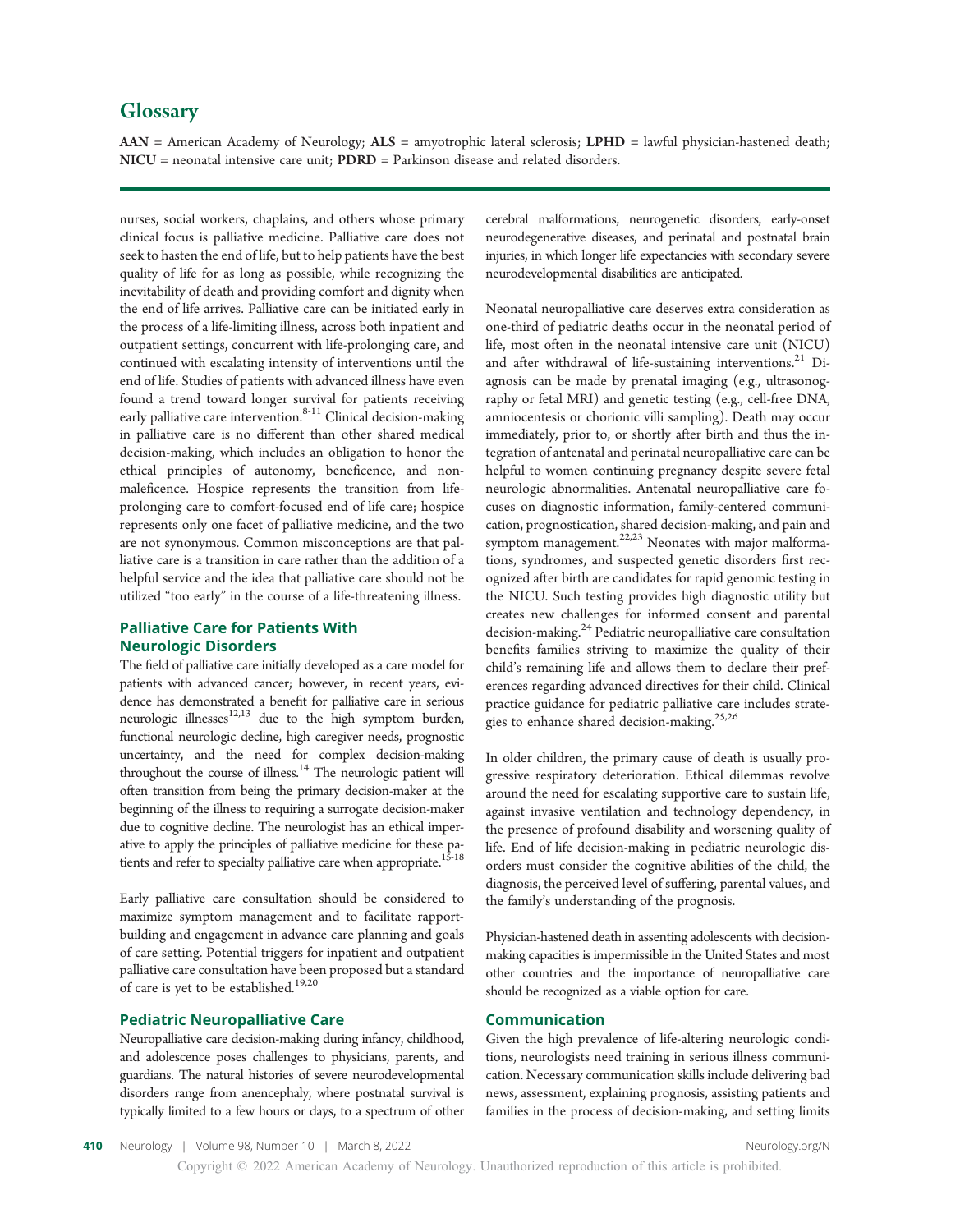when certain types of care are objectively futile. Many published educational resources and protocols are utilized in training programs and in clinical practice. $27-31$  The familiarity that neurologists have with these tough conversations supports the argument that all neurologists should attend to their patient's palliative needs and be able to recognize when the demands of the situation require assistance from palliative care specialists.

Discussions of prognosis are critical to facilitating disease understanding and empowering patients and surrogates in the decision-making process to achieve care consistent with established goals of care. Many neurologic illnesses such as stroke, postanoxic coma, traumatic brain injury, encephalitis, and demyelinating disease inherently involve unknown degrees of acute survival, functional recovery, or chance of recurrence. Neurologists often cite prognostic uncertainty as the reason they feel uncomfortable discussing decisionmaking with patients and families, but the literature supports that patients desire prognostic information even when prognosis is uncertain and appreciate when their physicians disclose the presence of that uncertainty.<sup>32-34</sup>

Furthermore, clinicians are at risk of overestimating prognosis (when they have a longstanding relationship with a patient)<sup>35</sup> or underestimating prognosis (when withdrawal bias is present) and must remember to use evidence-based estimates and explore personal biases when offering prognostic assessments.<sup>36</sup> The statistical language clinicians use is easily misinterpreted by patients and their families. A study of decisionmakers in a critical care environment demonstrated that even college-educated people possessed low numeracy (the ability to understand numbers), which led to discordant surrogate prognostic estimates.<sup>37</sup>

There are established strategies for making decisions in the setting of prognostic uncertainty, including describing the best case/worst case scenario, and most likely functional outcomes, for a particular illness, and gauging the acceptability of each of these outcomes based on a patient's known wishes.38,39 It is also helpful to frame predictions of longevity in time intervals (hours to days, days to weeks, weeks to months, months to years, or many years), rather than more specific time frames, to enhance accuracy and flexibility.

Goals of care conversations should take place at routine intervals and triggered by sentinel events unique to each disease process.<sup>17</sup> Addressing goals of care as routine may destigmatize conversations around the potential for worsening illness and help patients and families be more prepared to make decisions when clinical deterioration occurs.

It is critical that clinicians engage in a shared decision-making model with patients and families rather than placing the entire burden of decision-making on the affected parties. This approach requires the physician to elicit a patient's goals, make

recommendations based on whether medical treatments are likely to achieve those goals, and work with patients and families to finalize a treatment plan.

In cases of lost cognitive capacity, it is important to honor patient autonomy by referring to advance care planning documents, if they exist, and guiding the surrogate decisionmakers in the use of substituted judgement to make decisions that they believe the patient would have made based on prior written or expressed wishes, or previously exhibited attitudes or behaviors, rather than choices solely in line with the family members' own preferences.<sup>40</sup> The appropriate surrogate should be guiding decisions, whether designated by a durable power of attorney for health care or governed by state law.

When prognosis is uncertain, time-limited trials can be recommended to allow maximal recovery before further decisions are made.<sup>12</sup> A prolonged period of aggressive lifeprolonging care should not be pursued, if the surrogate is confident that this type of care would not be in line with the patient's preferences, even if a degree of recovery is believed to be possible.

When treatments are physiologically futile (i.e., incapable of achieving a desired physiologic goal), it is the clinician's responsibility to remove the burden of decision-making entirely by explaining that such interventions will not be offered.<sup>41</sup> It is counter to the principle of nonmaleficence to offer such treatments, as they may cause harm in the absence of potential benefit. Futility exists in the context of all medical specialties; a specific example in the setting of neurologic disease includes cardiopulmonary resuscitation in the setting of cardiac arrest due to irreversible herniation.

Not all patients and families may welcome discussions around serious illness. Resistance to these conversations can arise from a multitude of reasons, including cultural and language barriers, which make such communication challenging, or mistrust in the medical system. In general, when encountering hesitance from patients and families for serious illness communication, the clinician should explore the reasons for such resistance, demonstrate humility and an interest in individual cultural beliefs, and seek to meet patients and families where they are in order to facilitate ongoing discussions. When language barriers are present, multilingual family members should not be relied upon to translate serious illness conversations; formal interpreters should be invited to facilitate discussions.<sup>42</sup>

Once communication has taken place, it is important to document care preferences as clearly as possible. This includes both clear documentation in the medical record, so that other providers with access to the chart are aware of care preferences, as well as durable medicolegal documentation to guide surrogates and emergency care providers in the setting of future lost capacity. The latter can be achieved by the completion of advance care planning documents.

[Neurology.org/N](http://neurology.org/n) Neurology | Volume 98, Number 10 | March 8, 2022 411 Copyright © 2022 American Academy of Neurology. Unauthorized reproduction of this article is prohibited.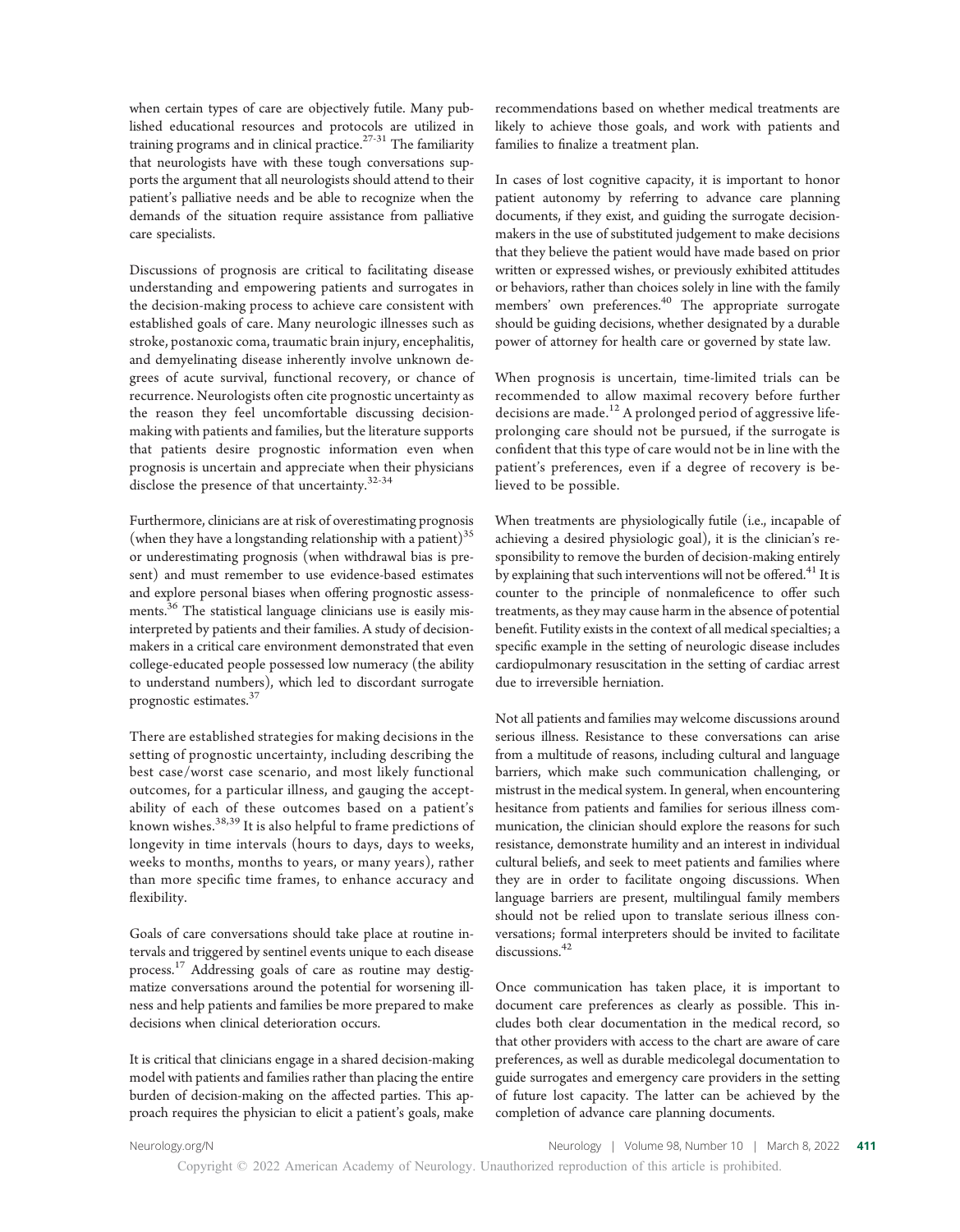In assisting patients with the completion of these documents, the neurologist can help elicit broad preferences and focus documentation specifically on anticipated complications of a disease process. For this purpose, disease-specific advance directives have been developed for diseases such as dementia and amyotrophic lateral sclerosis (ALS), where certain decision points are predictable. Whereas disease course can sometimes be anticipated, consistency of patient preferences may not be predictable, as these may change over the course of illness.<sup>43</sup> In a known phenomenon called the disability paradox, patients may perceive future states as being unacceptable, but may find these states acceptable once they become a reality, because of adaptability or shifting priorities during the disease course. For this reason, advance care planning and related documentation should be a dynamic process, revisited at intervals together by the patient and provider.

# Transitions to End-of-Life Care

Physicians have strong ethical obligations to sustain life, when possible and desired by the patient. When neurologic prognosis is poor, however, these ethical obligations should be carefully evaluated in the context of balancing the benefits and burdens of medical interventions, relief of suffering, and respect for patient autonomy. When life-prolonging care is no longer available or desired by a patient or surrogates, the clinician has an obligation to shift the focus of care to preserving quality of life and comfort as much as possible at the end of life. Hospice is a service that provides comfort-focused medical care as well as logistical, psychosocial, and spiritual support to patients and families facing the end of life. This service, fully supported by Medicare, is reserved for those patients who are believed to be in the last 6 months of their life if their disease follows the expected course. It is appropriate for those who wish to forgo aggressive life-sustaining treatment and who prefer to stay in the location of their choice (e.g., home, care facility) rather than return to the hospital. For patients who have active symptoms that are too complex to treat in an outpatient setting, many hospice organizations provide free-standing inpatient care facilities or partner with hospitals to provide those services. Although patients cared for on hospice have a limited prognosis, hospice seeks to provide the best quality of life possible from the time of enrollment to the time of death and provides bereavement support to families.

Hospice referral guidelines suggest that a patient should be referred to hospice if the anticipated survival is 6 months or less, but this can be challenging to assess in patients with chronic progressive diseases such as dementia, Parkinson disease, or multiple sclerosis. This challenge has the potential to cause delayed referral to hospice and a missed opportunity for specialized care at the end of life. From an ethical standpoint, when the goals of care are in line with hospice services, a clinician can and should err on the side of hospice referral, recognizing that the hospice will reassess prognosis every few months, and will continue enrollment if the estimate of 6

months still appears accurate, or disenroll the patient if prognosis appears to be improving. Many hospice clinicians are not familiar with the nuances of end-of-life care for patients with neurologic conditions, so collaboration between the referring neurologist and the accepting hospice clinician is key. Any physician can serve as the hospice attending of record and neurologists should consider serving in that role for their patients if they are able.

#### Ethical Considerations for Neuropalliative Care in Specific Neurologic Disorders

# Disorders of Consciousness

One of the defining characteristics of neuropalliative care is the consideration that is specific to the neurologic disease state. The possibility of misdiagnosis and inaccurate prognostication are significant matters of concern for disorders of consciousness—on the patient side, because of limitations in motor function, impaired cognition, and fluctuations in vigilance, as well as on the physician side, because of indeterminate neurologic assessments.<sup>44,45</sup> When neurologic diagnosis and prognosis are uncertain, serial examinations are necessary to reevaluate levels of cognition, psychological state, decision-making capacity, and disease trajectory.

# Acute Neurologic Illness

#### Locked-In Syndrome

Patients with locked-in syndrome have evidence of injury to the lower brain and brainstem with relative sparing of the cerebral cortex. It may be caused by acute conditions such as basilar artery occlusion or chronic conditions such as ALS. Locked-in-syndrome is a state of irreversible paralysis (quadriplegia), often with respiratory and vocal paralysis (aphonia), with some preserved consciousness and an ability to communicate with eye movements or blinking. Consciousness in such patients may range from a chronic minimally conscious state with inconsistent but discernible evidence of environmental awareness to fully intact cognition. Without careful examination, patients with locked-in syndrome but preserved consciousness may be mistaken as having a disorder of consciousness and are at risk for having their decisional capacity and autonomy ignored. These patients may need assistance from speech pathologists to identify techniques to enhance communication, such as careful "yes/no" questioning, communication boards, or advanced eye-gaze technology.<sup>46</sup> Even when properly diagnosed, these patients are at risk for having their preferences overridden due to the effort and time required to elicit these preferences and are at risk for unrecognized pain and suffering due to inability to communicate their experiences.

#### Stroke (Severe Acute Brain Injury)

Depending on the size and location of a severe stroke, patients may experience an acute change in functional status, cognitive abilities, and communication, with variable degrees of recovery. Those experiencing an acute stroke will benefit from serial assessments of recovery, a best-case/worst-case

Copyright © 2022 American Academy of Neurology. Unauthorized reproduction of this article is prohibited.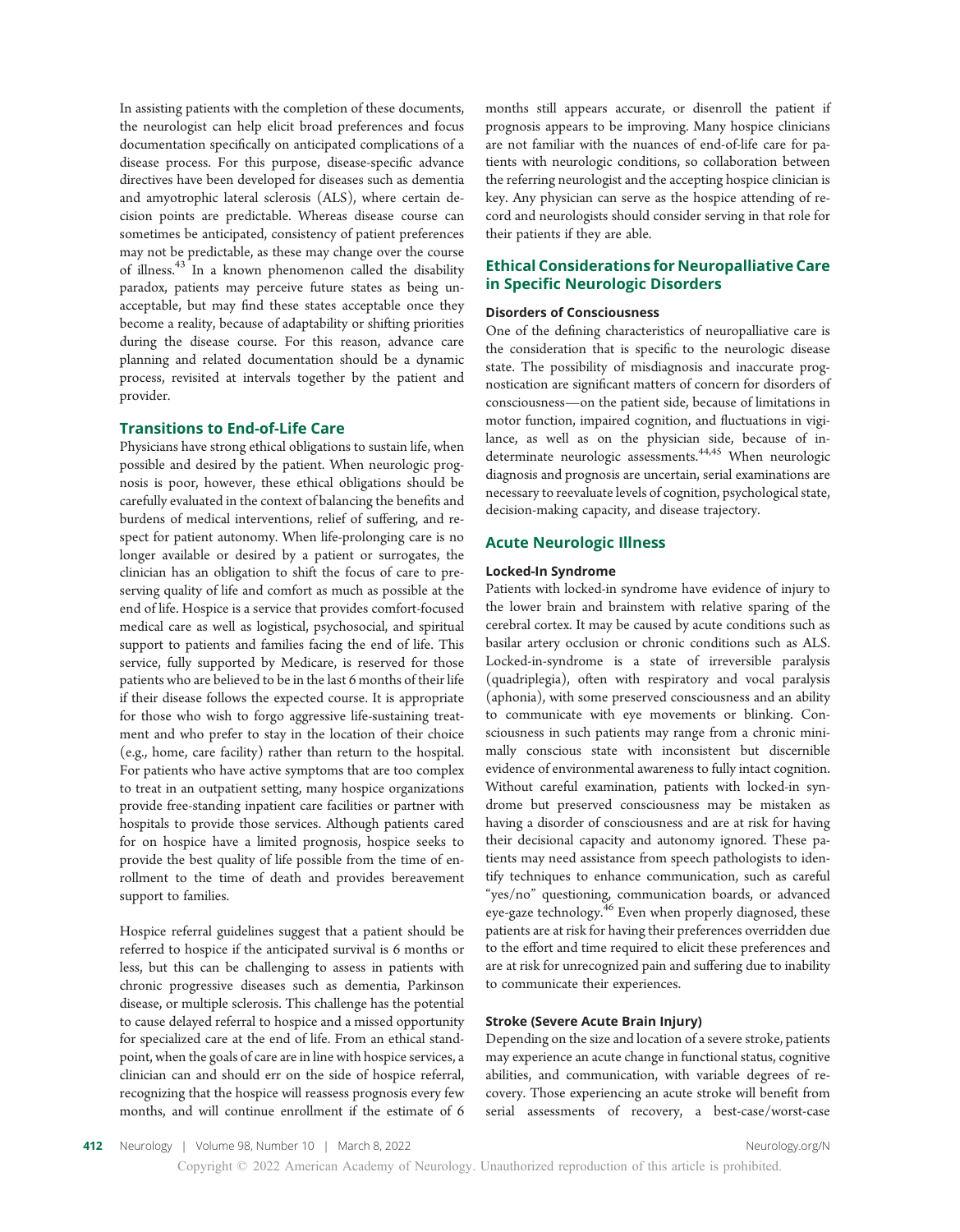prognostic framework, time-limited trials of 3 to 6 months when in line with goals of care, efforts to enhance communication ability, and support for surrogates when capacity is lost. Hope and personhood are 2 important themes for families of patients in the intensive care unit to use when faced with prognostic uncertainty. $47$  One study has shown that surrogates mistrust clinicians' prognostic estimates and that being as general as possible, providing a range of best and worst outcomes, improves communication and decision making about complex supportive care measures.<sup>48</sup>

A minority of patients with first stroke have completed advance care directives and formally designated a substitute decision-maker in case they are unable to communicate their own health care choices. Neurologists should encourage stroke patients with retained decision-making capacity to complete advance care planning given the risk of recurrent stroke and loss of capacity in the future.<sup>49</sup>

#### Minimally Conscious State

For patients in coma or an unresponsive wakefulness syndrome, the possibility of recovery depends on both the severity and cause of the condition. Patients with prolonged disorders of consciousness may have slight recovery over months to years, only to remain severely disabled in a minimally conscious state. Patients should be allowed adequate recovery time before prognostic estimates and health care decisions are made. Physicians have heightened obligations to these patients because of their profound disabilities, loss of decisional capacity, and the irreversible nature of decisions to de-escalate life-sustaining care. Physicians should make reasonable attempts to enhance the ability of patients with such severe disabilities to communicate their feelings, needs, and values. When patients lack capacity, it is imperative to rely on advance care planning documents (when available) and the substituted judgement of surrogate decision-makers to guide ongoing care in line with the patient's known treatment preferences. Because prognosis may become clear over a period of several months, a time-limited trial may be offered to clarify prognosis and allow further care planning.<sup>4</sup>

#### Progressive Neurologic Diseases

Integration of neuropalliative care will be different for patients and families hoping for neurologic recovery than for those patients anticipating functional declines. For patients diagnosed with such a disease, gradual loss of physical and cognitive function may be anticipated. For these patients, early advance care planning conversations are recommended shortly after the time of diagnosis and before cognitive capacity is lost.

#### Neuro-oncology

Patients diagnosed with low-grade and malignant brain tumors want prognostic information even though this can be difficult and unreliable with molecular markers changing histologic diagnoses and new therapies becoming available. Caregiver and psychosocial support are essential given the

high rates of distress and burnout in caregivers of patients with primary CNS malignancies, compounded by frequent loss of language and cognitive abilities on the part of the patient, coupled with common cortical neglect syndromes that can lead to significant family conflict.<sup>50</sup>

Communication challenges include when to begin goals of care discussions, how to support patients and caregivers during decision making, and how to increase familiarity with potential behavioral and communication problems in the future.<sup>51</sup>

#### Dementia

Mild cognitive impairment and dementia are common problems in aging. Dementia progression gradually leads to a level of cognitive impairment wherein patients are unable to understand medical information and to make important health care decisions. Proper and timely diagnosis can help patients, and their families, prepare for the consequences of cognitive dysfunction and loss of autonomy while respecting their identified values.<sup>52,53</sup> The recent AAN position statement on ethical considerations in dementia diagnosis and care goes into greater detail on communication and support principles for these patients.<sup>54</sup>

#### ALS and Frontotemporal Degeneration

For patients with disorders such as ALS and other progressive conditions, efforts should be made to elicit and document goals and treatment preferences prior to extreme weakness and aphonia. In the course of such planning, it is important to anticipate patient preferences for future disability-specific decisions (e.g., feeding tubes, mechanical ventilation). When patients are considering opting for these life-sustaining interventions, it is also important to identify the patient's minimal acceptable outcome. This is especially critical given that interventions such as tracheostomy and mechanical ventilation prolong life for patients with ALS despite disease progression, such that many of these patients may become locked-in and have difficulty expressing a desire to shift the focus of care in the future.<sup>55,56</sup>

There is increasing recognition of the prevalence of cognitive impairment and dementia for patients with ALS. Given the poor prognosis of patients with ALS–frontotemporal degeneration and their need for additional care and medical services, it is crucial to identify such patients at an early stage.

#### Parkinson Disease and Related Disorders

Parkinson disease and related disorders (PDRD) represents a challenging but important opportunity for primary and specialty palliative intervention. These diseases are marked by a protracted course of many years with slow decline in function, reduction in the efficacy of medications, accumulating burden of motor and nonmotor symptoms, and a high incidence of cognitive impairment and dementia. Several trials have demonstrated benefit for patients with PDRD receiving palliative care intervention.<sup>11</sup> However, the appropriate timing of integration of specialty palliative care is not yet clear. As they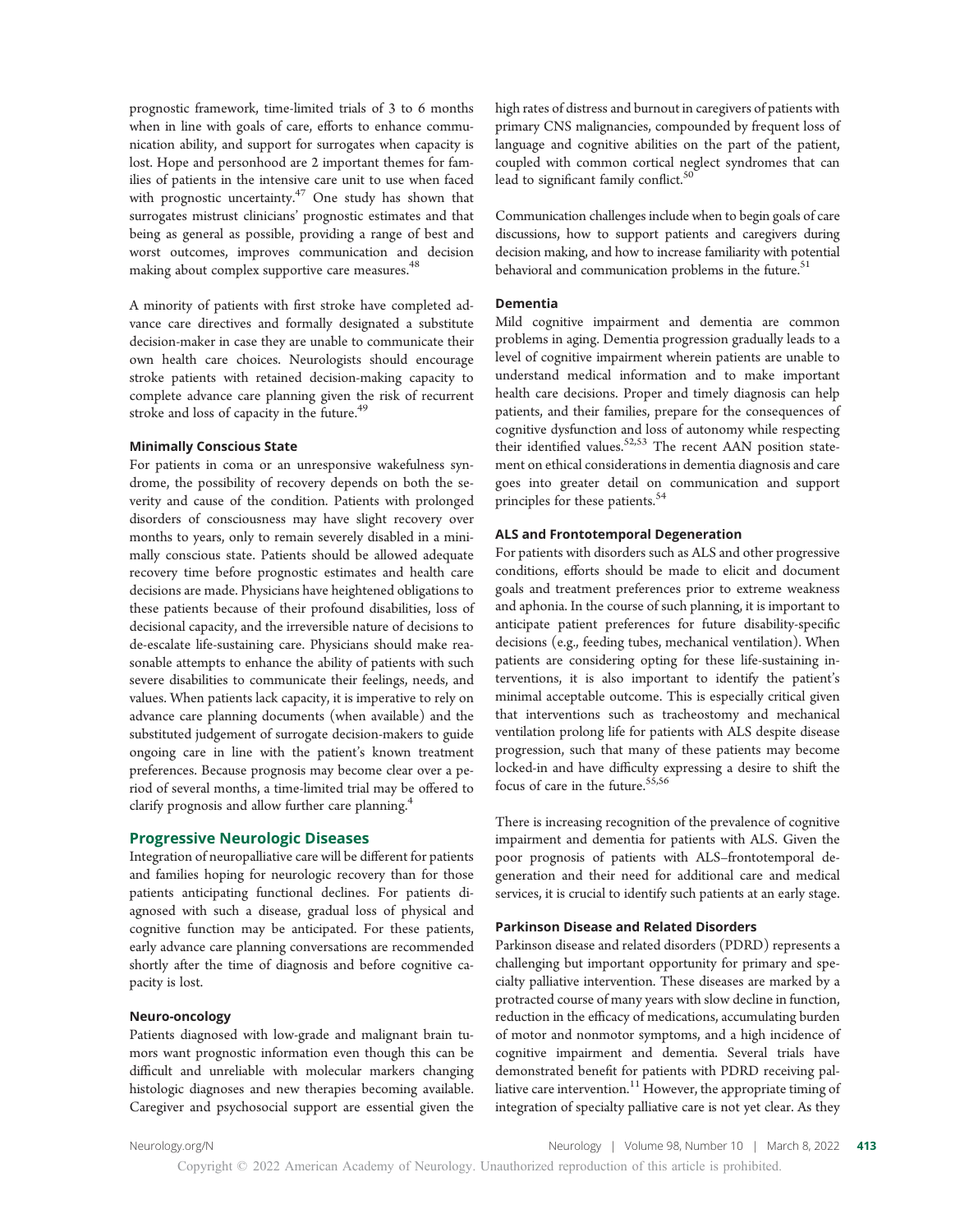will likely be the main source of symptom management and support for a number of years, primary neurologists must strive to anticipate and treat symptoms, recognize and address psychosocial and spiritual distress and caregiver burden, engage patients and families in advance care planning prior to the onset of cognitive impairment, and identify opportunities for specialty palliative care intervention on a case-by-case basis.<sup>57</sup>

# Additional Ethical Considerations in Neuropalliative Care

#### Refusal/Withdrawal of Treatment

Patients with irreversible neurologic diseases and retained health care decision-making capacity may decide to refuse or discontinue life-sustaining interventions. These treatments may include artificial nutrition and hydration, mechanical ventilation, vasopressors and inotropes, or antibiotics. Under the ethical principle of respect for autonomy, competent patients have the right to refuse any imposed life-prolonging treatment to permit a natural and peaceful death to occur. Such an action is in accordance with the highest ethical standards of medical practice. In conscious patients diagnosed with progressive neurologic disease, physicians have ethical obligations to ascertain that a patient's decision to refuse treatment has been reached with full knowledge of the consequences, appropriate consideration of treatment alternatives, consistent perspectives over time, and the absence of impulsive or reactive decision-making. If a patient has lost capacity, a designated surrogate may make a fully informed decision to discontinue life-sustaining treatment on the patient's behalf. If a physician has a moral objection to carrying out the patient's or surrogate's decision to remove life-support systems, the physician should not be forced to act against his or her conscience. The physician is then obligated to transfer the care of the patient to another physician.

# Management of Severe Refractory Symptoms at End of Life

Once a decision is made to forgo life-sustaining treatment, physicians have an ethical obligation to minimize subsequent suffering. This is particularly important for patients with severe motor dysfunction and intact cognition because the potential for suffering is high, as is the risk of underrecognizing symptoms. Most symptoms at the end of life can be managed without the need for sedation, but this is not always the case when symptoms are severe or rapidly escalating. When a choice must be made between comfort and alertness, the patient and family preferences on this matter should be considered.

In some cases, symptoms may be so severe as to require doses of medication that may result in unconsciousness (palliative sedation) or respiratory depression. Under the principle of double effect and proportionate reason, it is ethical to treat pain or suffering, as the primary intent of the treatment in this case is relief, not to hasten the end of the patient's life, even if the patient's death may be a foreseeable side effect of the

treatment.<sup>58</sup> Under such circumstances, physicians should be willing to administer adequate doses of medications such as opiates or benzodiazepines to reduce pain, dyspnea, anxiety, and other sources of acute discomfort in dying patients, even if these medications, as a secondary effect, contribute to respiratory depression, coma, or death (the principle of double effect). Conferring with specialist palliative care clinicians can be important for advice about appropriate titration and dosing strategies. Physicians (including hospice and palliative medicine clinicians) may not initiate or escalate morphine or other medications out of proportion to symptoms with the intention of speeding up the dying process. It is critical to provide education to patients and families on this point to assuage potential fears and in response to requests to hasten death in this manner.

# Lawful Physician-Hastened Death

In recent years, several states have put into place laws allowing physician-hastened death. Patients receiving neuropalliative care may express an interest in lawful physician-hastened death (LPHD), but this issue is not exclusive to specialty palliative care, and requests for LPHD may be presented to any neurologist caring for adult patients with serious neurologic illnesses. An in-depth discussion of LPHD is beyond the scope of this article, but we refer the reader to the 2017 AAN position statement on the subject.<sup>59</sup>

# Education and Training

There remains a gap in neurology training programs and we must advocate for more education in palliative care skills. A study of 49 neurology residency programs showed that lack of faculty expertise and time were the main barriers to providing palliative care education. A total of 42% of resident respondents reported being dissatisfied with their palliative care education and identified nonpain symptom management, pain assessment and management, and addressing spiritual distress as domains in which they felt least well trained.<sup>60</sup> These data support increased palliative care education in neurology resident training programs. Formal assessment of communication skills during family meetings, use of standardized patients, and increased attention to pain and symptom management are a few strategies to supplement didactive lectures. A formal rotation on the palliative care consult service should also be encouraged, if available.

# Neuropalliative Care Clinical Research Questions

Although the evidence base for neuropalliative care has been growing rapidly, there are a number of questions that must be answered in order to ensure optimal benefit for patients and clinicians. More work is needed to identify the best educational approaches to empower neurologists to practice effective primary palliative care, to establish models of inpatient and outpatient neuropalliative care that can be implemented broadly at medical centers, and to demonstrate the optimal timing of specialty neuropalliative care referral.<sup>17</sup> Clinical decision-making aids should continue to be developed to help

Copyright © 2022 American Academy of Neurology. Unauthorized reproduction of this article is prohibited.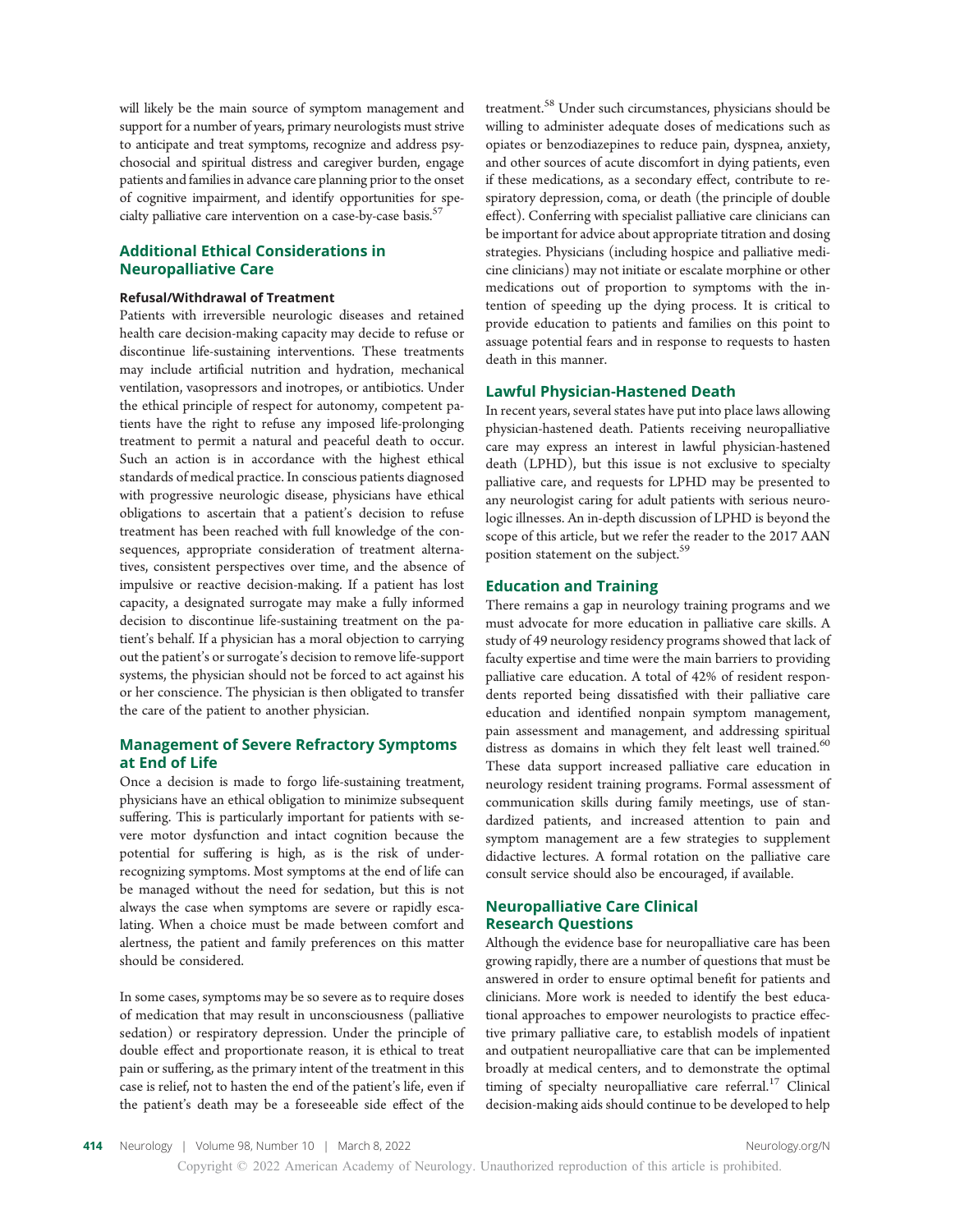inform patients about disease states and help them with their decision-making process. Research is also needed to assess how and when advance care planning should be changed along the disease trajectory.

# **Discussion**

Palliative care, developed from the hospice movement, has become an essential part of medical practice, long before the end of life has arrived. Whereas relieving suffering and providing clarity in goals of care take priority, the focus on comfort late in a disease course has expanded to comfort throughout a disease course and recognition of the need to anticipate upcoming medical decisions so they can be explored before the urgency of an immediate need has arrived.

From the 1996 article "Palliative care in neurology": "Many patients with neurologic diseases die after long illnesses during which a neurologist acts as the principal or consulting physician. Therefore, it is imperative that neurologists understand, and learn to apply, the principles of palliative medicine."<sup>1</sup>

The clinical neurosciences have long since been separated as their own discipline, with unique challenges in diagnosis, treatment, prognosis, and coping. As the field of palliative care has developed, the uniqueness of neurologic disease is a natural fit for its own approach to palliative care. As the field of neuropalliative care evolves, we must make a concerted effort to not only recognize the obligation that all neurologic clinicians have to attend to palliative needs, but also learn to identify when challenging cases will benefit from the assistance of specialists in the field.

# Acknowledgment

The following individuals participated in the development of this position statement as members of the Ethics, Law, and Humanities Committee, a joint committee of the AAN, American Neurological Association, and Child Neurology Society: Matthew Kirschen, MD, PhD, Vice Chair (Children's Hospital of Philadelphia); Katharina M. Busl, MD, MS (University of Florida); Winston Chiong, MD (University of California, San Francisco); Charles Flippen II, MD, FAAN (University of California, Los Angeles); Robin Conwit, MD, FAAN (NINDS/NIH); Julie Kurek, MD (Augusta University Medical Center); Daniel G. Larriviere, MD, JD, FAAN (Inova Neuroscience); Barney J. Stern, MD, FAAN (Johns Hopkins); Benjamin D. Tolchin, MD (Yale University); Amy Tsou, MD (ECRI Institute); Ericka P. Greene (Simpson), MD, FAAN (Methodist Hospital); and Ariane Lewis, MD (New York University). The authors thank Dr. Jessica Besbris (Cedars Sinai) and the members of the Section of Palliative Care, AAN, for their commentary.

# Study Funding

The authors report no targeted funding.

# **Disclosure**

L.P. Taylor, J. Besbris, W.D. Graf, and M.A. Rubin report no disclosures. S. Cruz-Flores reports participation on member adjudication committees for clinical trials for Novo Nordisk, Sunovion, and Galapagos (modest). L.G. Epstein reports no disclosures. Go to [Neurology.org/N](https://n.neurology.org/lookup/doi/10.1212/WNL.0000000000200063) for full disclosures.

# Publication History

Received by Neurology August 22, 2021. Accepted in final form January 3, 2022.

#### Appendix Authors

| Name                                | Location                                                                                                                    | Contribution                                                                                                                                                             |
|-------------------------------------|-----------------------------------------------------------------------------------------------------------------------------|--------------------------------------------------------------------------------------------------------------------------------------------------------------------------|
| Lynne P.<br><b>Taylor, MD</b>       | Department of Neurology,<br>University of Washington,<br>Seattle                                                            | Drafting/revision of the<br>manuscript for content,<br>including medical writing for<br>content; major role in the<br>acquisition of data; analysis<br>or interpretation |
| Jessica M.<br><b>Besbris, MD</b>    | Department of Supportive<br>Care Medicine and<br>Neurology, Cedars-Sinai<br>Medical Center, Los Angeles,<br>CA              | Drafting/revision of the<br>manuscript for content,<br>including medical writing for<br>content                                                                          |
| William D.<br>Graf, MD              | Department of Pediatrics<br>(Division of Neurology),<br>Connecticut Children's.<br>University of Connecticut,<br>Farmington | Drafting/revision of the<br>manuscript for content,<br>including medical writing for<br>content                                                                          |
| Michael A.<br>Rubin, MD,<br>MА      | Department of Neurology,<br>University of Texas<br>Southwestern Medical<br>Center, Dallas                                   | Drafting/revision of the<br>manuscript for content,<br>including medical writing for<br>content                                                                          |
| Salvador<br>Cruz-Flores.<br>MD, MPh | Department of Neurology,<br>Texas Tech University Center,<br>FI Paso                                                        | Drafting/revision of the<br>manuscript for content,<br>including medical writing for<br>content                                                                          |
| Leon G.<br>Epstein, MD              | Department of Pediatrics and<br>Neurology, Northwestern<br>university School of<br>Medicine, Chicago, IL                    | Drafting/revision of the<br>manuscript for content,<br>including medical writing for<br>content                                                                          |

#### References

- Report of the Ethics and Humanities Subcommittee of the American Academy of Neurology. Palliative care in neurology. Neurology. 1996;46:870-872.
- 2. Robinson MT, Barrett KM. Emerging subspecialties in neurology: neuropalliative care. Neurology. 2014;82(21):e180-182.
- 3. Creutzfeldt CJ, Kluger BM, HollowayRG, eds. Neuropalliative Care: A Guide to Improving the Lives of Patients and Families Affected by Neurological Disease. Springer; 2019.
- 4. American Academy of Neurology. Position of the American Academy of Neurology on certain aspects of the care and management of the persistent vegetative state patient. Neurology. 1989;39:125-126.
- 5. American Academy of Neurology. Position of the American Academy of Neurology on certain aspects of the care and management of profoundly and irreversibly paralyzed patients with retained consciousness and cognition. Neurology. 1993;43: 222-223.
- 6. American Academy of Neurology. Position of the American Academy of Neurology on laws and regulations concerning life-sustaining treatment, including artificial nutrition and hydration, for patients lacking decision-making capacity. Neurology. 2007; 68(14):1097-1100.
- 7. World Health Organization. Palliative care. Accessed August 10, 2021. [who.int/](http://www.who.int/cancer/palliative/definition/en/) [cancer/palliative/de](http://www.who.int/cancer/palliative/definition/en/)finition/en/.
- 8. Temel JS, Greer JA, Muzikansky A, et al. Early palliative care for patients with metastatic non-small cell lung cancer. N Engl J Med. 2010;363:733-742.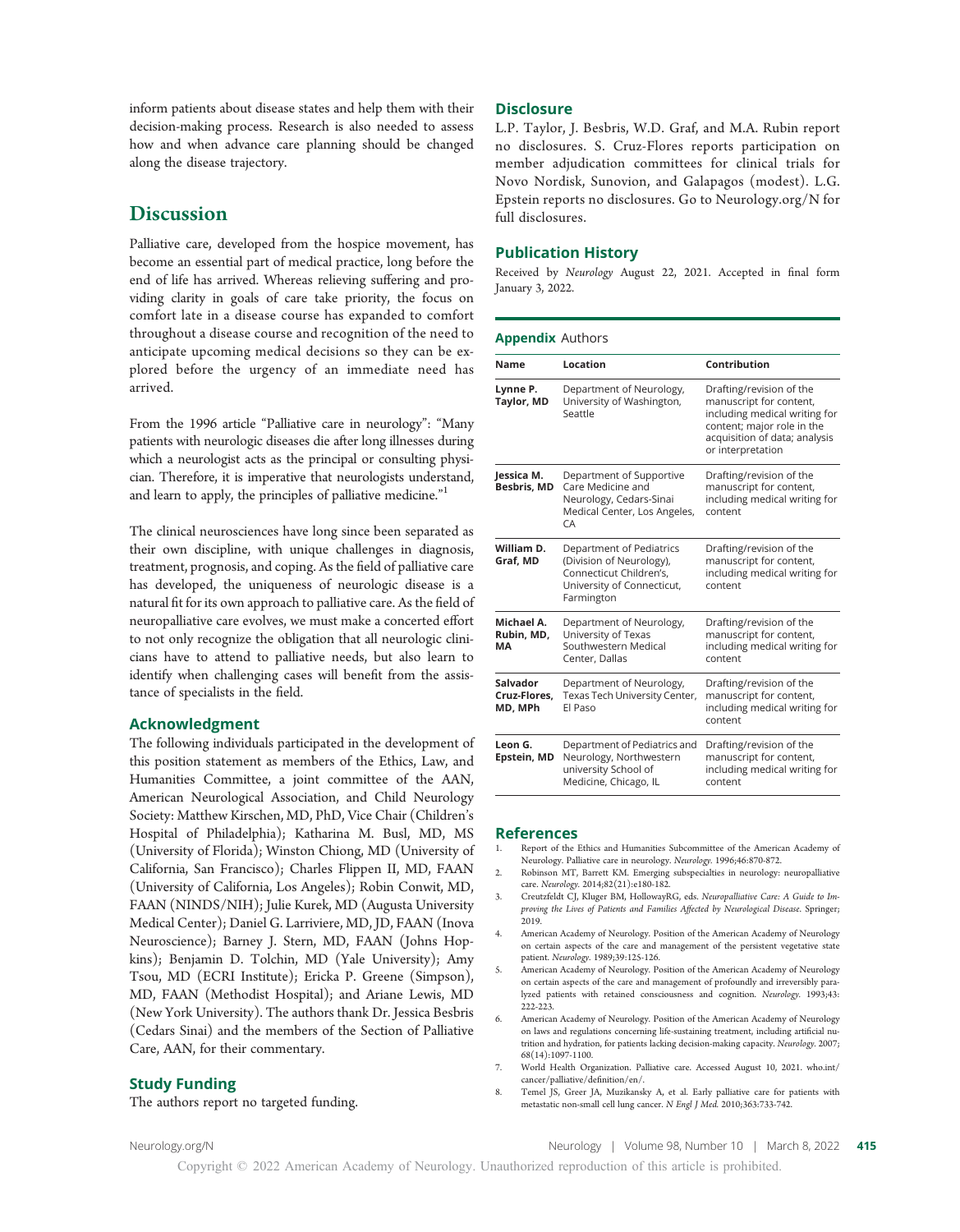- 9. Harrison KL, Kotwal AA, Smith AK. Palliative care for patients with noncancer illnesses. JAMA. 2020;324(14):1404-1405.
- 10. Quinn KL, Shurrab M, Gitau K, et al. Association of receipt of palliative care interventions with health care use, quality of life, and symptom burden among adults with chronic noncancer illness: a systematic review and meta-analysis. JAMA. 2020; 324(14):1439-1450.
- 11. Kluger BM, Miyasaki J, Katz M, et al. Comparison of integrated outpatient palliative care with standard care in patients with Parkinson disease and related disorders: a randomized clinical trial. JAMA Neurol. 2020;77(5):551-560.
- 12. Holloway RG, Arnold RM, Creutzfeldt, et al. Palliative and end-of-life care in stroke: a statement for healthcare professionals from the American Heart Association/ American Stroke Association. Stroke. 20142014;45(6):1887-1916.
- Veronese S, Gallo G, Valle A, et al. Specialist palliative care improves the quality of life in advanced neurodegenerative disorders: NE-PAL, a pilot randomised controlled study. BMJ Support Palliat Care. 2017;7(2):164-172.
- 14. Miyasaki JM, Long J, Mancini D, et al. Palliative care for advanced Parkinson disease: an interdisciplinary clinic and new scale, the ESAS-PD. Parkinsonism Relat Disord. 2012;18:S6–S9.
- 15. Tarolli CG, Holloway RG. Palliative care and Parkinson's disease: outpatient needs and models of care over the disease trajectory. Ann Palliat Med. 2020;9(suppl 1): S44–S51.
- 16. Oliver DJ, Borasio GD, Caraceni A, et al. A consensus review on the development of palliative care for patients with chronic and progressive neurological disease. Eur J Neurol. 2016;23(1):30-38.
- 17. Creutzfeldt CJ, Kluger B, Kelly AG, et al. Neuropalliative care: priorities to move the field forward. Neurology. 2018;91(5):217-226.
- 18. Bar B, Creutzfeldt CJ, Rubin MA. Palliative care in the neuro-ICU: perceptions, practice patterns, and preferences of neurointensivists. Neurocrit Care. 2020;32(1): 302-305.
- 19. Chang RS, Poon WS. Triggers for referral to neurology palliative care service. Ann Palliat Med. 2018;7(3):289-295.
- 20. Creutzfeldt CL Wunsch H, Curtis JR, Hua M, Prevalence and outcomes of patients meeting palliative care consultation triggers in neurological intensive care units. Neurocrit Care. 2015;23(1):14-21.
- 21. Fontana MS, Farrell C, Gauvin F, Lacroix J, Janvier A. Modes of death in pediatrics: differences in the ethical approach in neonatal and pediatric patients. J Pediatr. 2013; 162(6):1107-1111.
- 22. Kukora SK, Boss RD. Values-based shared decision-making in the antenatal period. Semin Fetal Neonatal Med. 2018;23(1):17-24.
- 23. Rent S, Bidegain M, Bost MH, Hornik C, Lemmon ME. Neuropalliative care for neonates. J Child Neurol. 2021;36(12):1120-1127.
- 24. Gyngell C, Newson AJ, Wilkinson D, Stark Z, Savulescu J. Rapid challenges: ethics and genomic neonatal intensive care. Pediatrics. 2019;143(suppl 1):S14–S21.
- 25. Liberman DB, Song E, Radbill LM, Pham PK, Derrington SF. Early introduction of palliative care and advanced care planning for children with complex chronic medical conditions: a pilot study. Child Care Health Dev. 2016;42:439-449.
- 26. Santoro JD, Bennett M. Ethics of end of life decisions in pediatrics: a narrative review of the roles of caregivers, shared decision-making, and patient centered values. Behav Sci. 2018;8:42.
- 27. Baile WF, Buckman R, Lenzi R, Glober G, Beale EA, Kudelka AP. SPIKES: a six-step protocol for delivering bad news: application to the patient with cancer. Oncologist. 2000;5(4):302-311.
- 28. Brizzi K, Creutzfeldt CJ. Neuropalliative care: a practical guide for the neurologist. Semin Neurol. 2018;38(5):569-575.
- 29. EPEC: education in palliative and end-of-life care. Neurology curriculum. Accessed October 29, 2021. [inpcs.org/i4a/pages/index.cfm?pageid](http://inpcs.org/i4a/pages/index.cfm?pageid=3324)=[3324.](http://inpcs.org/i4a/pages/index.cfm?pageid=3324)
- 30. Vital talk. Accessed October 29, 2021. [vitaltalk.org/.](http://vitaltalk.org/)
- 31. Center to Advance Palliative Care. Communication Skills. Accessed October 29, 2021. [capc.org/training/communication-skills/.](http://capc.org/training/communication-skills/)
- 32. Evans LR, Boyd EA, Malvar G, et al. Surrogate decision-makers' perspectives on discussing prognosis in the face of uncertainty. Am J Respir Crit Care Med. 2009; 179(1):48-53.
- 33. Quinn T, Moskowitz J, Khan MW, et al. What families need and physicians deliver: contrasting communication preferences between surrogate decision-makers and physicians during outcome prognostication in critically ill TBI patients. Neurocrit Care. 2017;27:154-162.
- Ahalt C, Walter LC, Yourman L, et al. "Knowing is better": preferences of diverse older adults for discussing prognosis. J Gen Intern Med. 2012;27:568-575.
- 35. Christakis NA, Lamont EB. Extent and determinants of error in doctors' prognoses in terminally ill patients: prospective cohort study. BMJ. 2000;320(7233):469-472.
- 36. Holloway RG, Gramling R, Kelly AG. Estimating and communicating prognosis in advanced neurologic disease. Neurology. 2013;80(8):764-772.
- 37. Leiter N, Motta M, Reed R, et al. Numeracy and interpretation of prognostic estimates in intracerebral hemorrhage among surrogate decision makers in the neurologic ICU. Crit Care Med. 2018;46:264-271.
- 38. Siegel C, Besbris J. Shared decision-making in the setting of a large ischemic stroke. In: Palliative Skills for Frontline Physicians. Springer Publishing; 2020.
- 39. Taylor LJ, Nabozny MJ, Stafffens NM, et al. A framework to improve surgeon communication in high-stakes surgical decisions: best case/worst case. JAMA Surg. 2017;152(6):531-538.
- 40. Cai X, Robinson J, Muehlschlegel S, et al. Patient preferences and surrogate decision making in neuroscience intensive care units. Neurocrit Care. 2015;23(1):131-141.
- 41. Bosslet GT, Pope TM, Rubenfeld GD, et al; American Thoracic Society ad hoc committee on futile and potentially inappropriate treatment; American Thoracic Society; American Association for Critical Care Nurses; American College of Chest Physicians; European Society for Intensive Care Medicine; Society of Critical Care. An official ATS/AACN/ACCP/ESICM/SCCM policy statement: responding to requests for potentially inappropriate treatments in intensive care units. Am J Respir Crit Care Med. 2015;191(11):1318-1330.
- 42. Norris WM, Wenrich MD, Nielsen EL, Trece PD, Carey Jackson J, Randall Curtis J. Communication about end-of-life care between language-discordant patients and clinicians: insights from medical interpreters. J Palliat Med. 2005;8:1016-1024.
- 43. Sokol LL, Young MJ, Paparian J, et al. Advance care planning in Parkinson's disease: ethical challenges and future directions. NPJ Parkinsons Dis. 2019;5:24.
- 44. Fins JJ, Bernat JL. Ethical, palliative, and policy considerations in disorders of consciousness. Neurology. 2018;91(10):471-475.
- 45. Giacino JT, Katz DI, Schiff ND, et al. Practice guideline update recommendations summary: disorders of consciousness: report of the guideline development, dissemination, and implementation subcommittee of the American Academy of Neurology; the American Congress of Rehabilitation Medicine; and the National Institute on Disability, Independent Living, and Rehabilitation Research. Neurology. 2018;91(10): 450-460.
- 46. Linse K, Aust E, Joos M, Hermann A. Communication matters: pitfalls and promise of high-tech communication devices in palliative care of severely physically disabled patients with amyotrophic lateral sclerosis. Front Neurol. 2018;9603:1-18.
- 47. Schutz REC, Coats HL, Engelberg RA, et al. Is there hope? Is she there? How families and clinicians experience severe acute brain injury. J Palliat Med. 2017;2:170-176.
- 48. Hwang DY, Knies AK, Mampre D, et al. Concerns of surrogate decision makers for patients with acute brain injury: a US population survey. Neurology. 2020;94: e2054-e2068.
- 49. Johnson PD, Ulrich A, Siv J, et al. Planning after stroke survival: advance care planning in the stroke clinic. J Am Heart Assoc. 2019;8:e011317.
- 50. Kluger BM, Ney DE, Bagley SJ, et al. Top ten tips palliative care clinicians should know when caring for patients with brain cancer. J Palliat Med. 2020;23(3):415-421.
- 51. Zehm A, Hazeltine AM, Greer JA, et al. Neurology clinicians' views on palliative care communication: how do you frame this? Neurol Clin Pract. 2020;106:527-534.
- 52. Poppe M, Burleigh S, Banerjee S. Qualitative evaluation of advanced care planning in early dementia (ACP-ED). PLoS One. 2013;8(4):e60412.
- 53. Smebye KL, Kirkevold M, Engedal K. Ethical dilemmas concerning autonomy when persons with dementia wish to live at home: a qualitative, hermeneutic study. BMC Health Serv Res. 2016;16:21.
- 54. Chiong W, Tsou AY, Simmons Z, et al. Ethical considerations in dementia diagnosis and care: AAN position statement. Neurology. 2021;97(2):80-89.
- 55. Mitsumoto H, Rabkin JG. Palliative care for patients with amyotrophic lateral sclerosis: "prepare for the worst and hope for the best." JAMA. 2007;298(2):207-216.
- 56. Everett EA, Pedowitz E, Maiser S, et al. Top ten tips palliative care clinicians should know about amyotrophic lateral sclerosis. J Palliat Med. 2020;23(6):842-847.
- 57. Lum HD, Jordan SR, Brungardt A, et al. Framing advance care planning in Parkinson disease: patient and care partner perspectives. Neurology. 2019;92(22):e2571-e2579. 58. Knochler NJ. The principle of double effect and proportionate reason. Virtual Mentor.
- 2007;9(5):369-374.
- 59. Russell JA, Epstein LG, Bonnie RJ, et al. AAN position statement: lawful physicianhastened death. Neurology. 2018;90:420-422.
- 60. Mehta AK, Najar S, May N, et al. A needs assessment of palliative care education among United States adult neurology residency programs. J Palliat Med. 2018;21(10): 1448-1457.